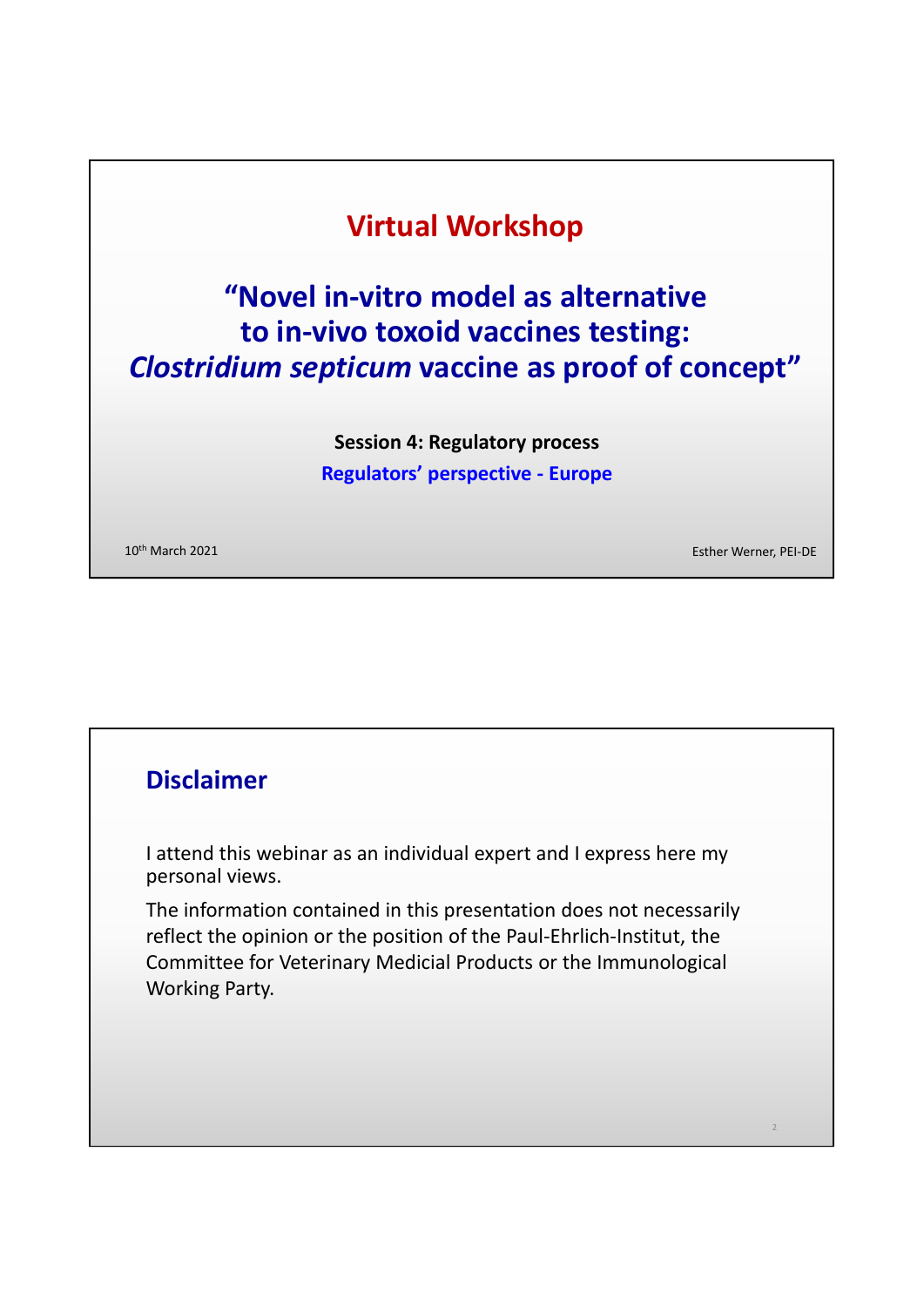# **Agenda**

- **Role of the Paul-Ehrlich-Institute (PEI) in 3R projects**
- **BSP 130 and proposed changes to monographs**
- **Documents related to the use of** *in vitro* **methods and containing requirements and principles regarding 3Rs**
- **How does is work in practice view of a competent authority**

**Role of the Paul-Ehrlich-Institute (PEI) in 3R projects**

4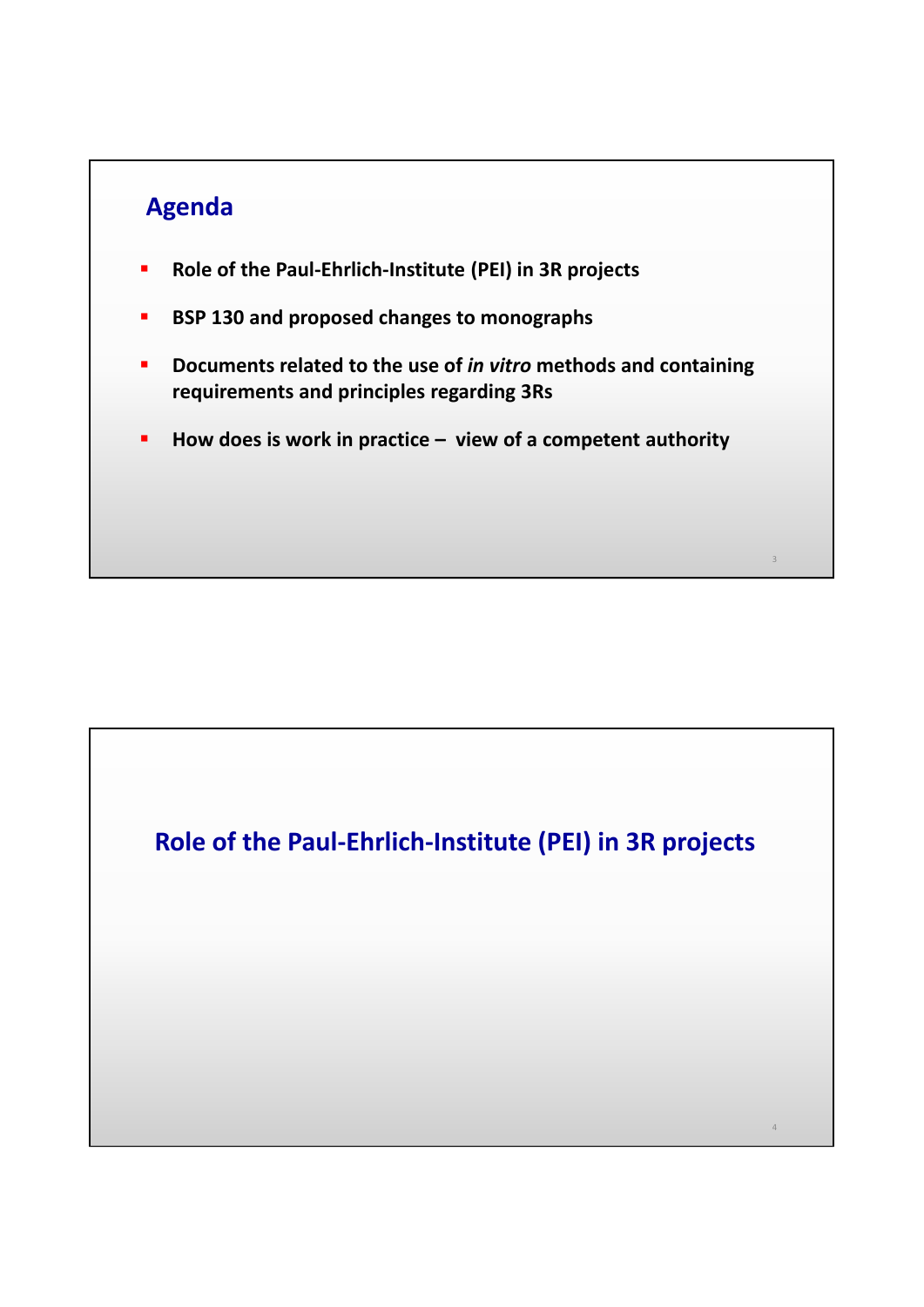# **Role of PEI in 3R projects**

 **Research Programme** – three key cross-divisional research areas Regulatory Research & Innovative Medicinal Product Testing - New experimental product testing approaches and standardised evaluation criteria.

#### **Veterinary Department - 3R Approaches in Product Testing**

"*The main objective of our research is focused on the development of non-animal test methods as an alternative to extensive animal testing in potency and safety testing of IVMPs. Further goals are to refine animal tests to avoid suffering of the animals and to reduce the number of animals required. …* 

*A number of activities are targeted on the enhancement of strategies and methods for the testing of vaccines and biomedicines. The purpose is to sustain the standardisation of tests carried out in a number of different laboratories and to advance the implementation of alternative methods*."

5

6

# **Role of PEI in 3R projects**

#### **Development of 3R methods (revised Ph. Eur. monograph)**

- **Potency tests\*: Inactivated E. rhusiopathiae vaccines, Rabies vaccines vet, Tetanus** vaccines, Inactivated Newcastle Disease vaccines
- Abnormal toxicity test (ATT) deleted from vet Ph. Eur. Monographs, \*
- ….

#### **Ongoing 3R projects**

- Development & validation of an in vitro assay for the determination of tetanus toxicity/ for the potency determination of botulinum neurotoxins.
- "VAC2VAC" contribution in the context of the `consistency approach´, focus on Diphtheria-, Pertussis-, Tetanus- and *Leptospira* vaccines.
- **•** Development of an alternative assay for tuberculin testing.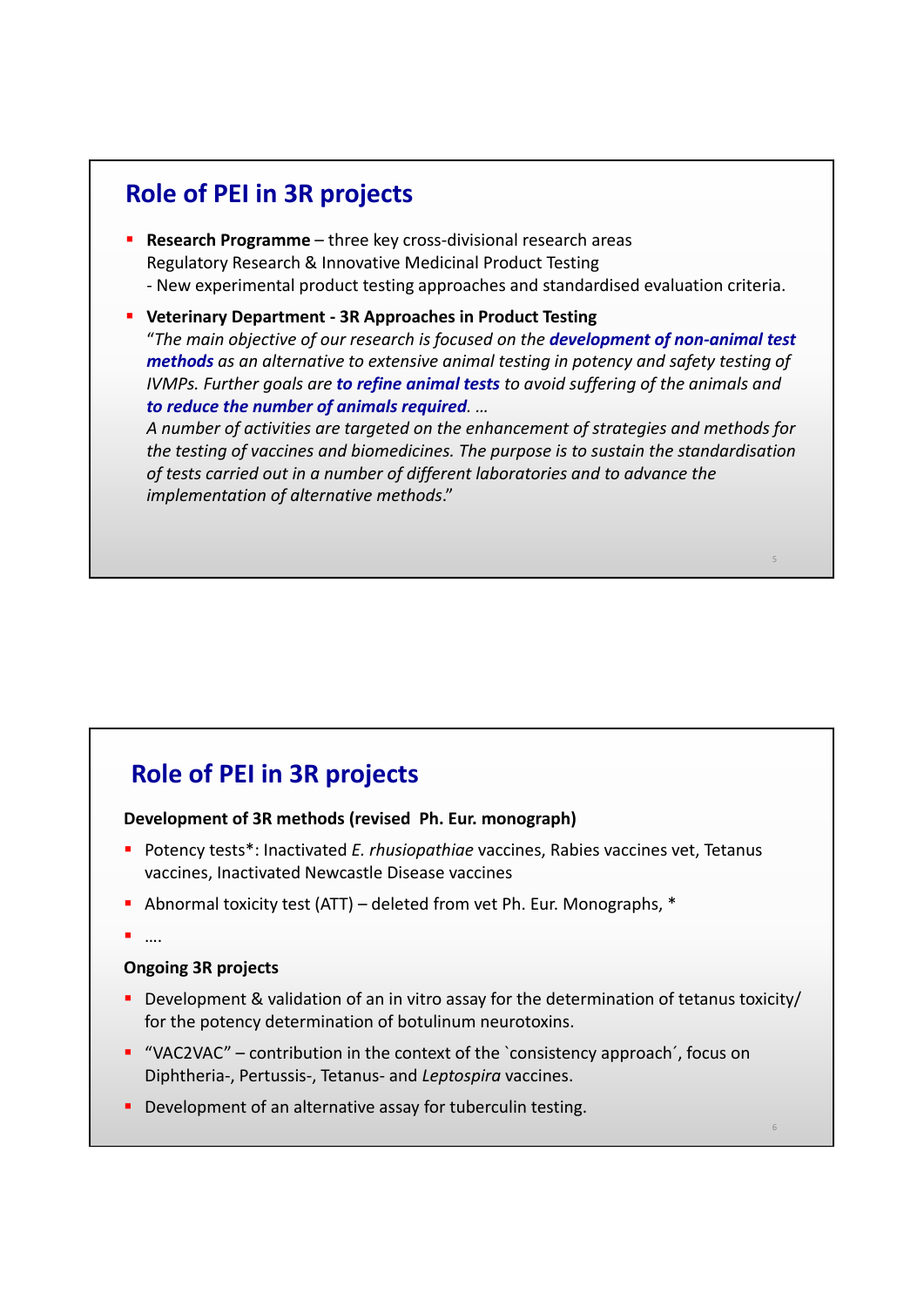

# *Clostridia* **toxoid vaccines**

**BSP130: Validation of cell line assays for toxicity and antigenicity testing of** *Clostridium septicum* **vaccines**

 Vero cell-based alternatives to the mouse tests currently in use for in-process quality control of *Clostridium septicum* vaccines.

#### **Proposed changes in monograph**

- Residual toxicity: immediately after detoxification by a test in suitable cell cultures (e.g. Vero cells) & deleted from tests on the final product.
- Antigen content to monitor consistency of production: by a suitable *in vitro* method such as total combining power (TCP) using Vero cells as indicators of toxicity, an ELISA or any other validated method.

- (Batch potency test & identification).
- Comparable proposals for *C. perfringens* and *C. novyi* Type B vaccines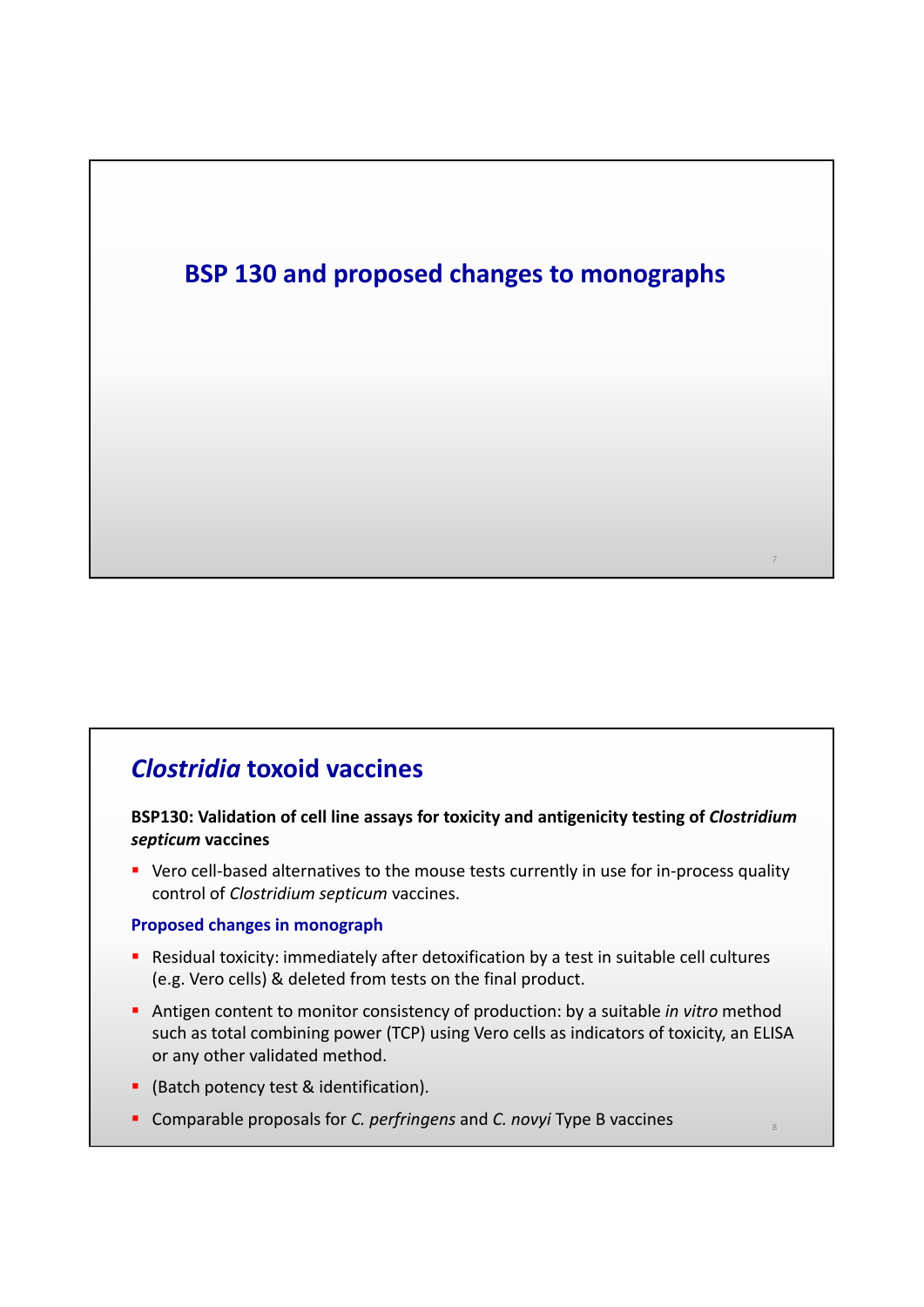

### **European Pharmacopoeia**

**Ph. Eur. general chapter 5.2.14**

**Substitution of** *in vivo* **method(s) by** *in vitro* **method(s) for the quality control of vaccines**

- Guidance to facilitate the implementation of *in vitro* methods as substitutes for existing *in vivo* methods, in cases where a typical one-to-one assay comparison is not appropriate for reasons unrelated to the suitability of one or more *in vitro* methods.
- Outlines approaches on replacement of *in vivo* potency and safety tests and describes the most important criteria *in vitro* methods would need to fulfil.
- Therefore, in order to comply with the provisions of Directive 2010/63/EU and Ph. Eur. and to secure an undisrupted supply of medicinal products to the European Market, MAHs should take all necessary actions to introduce 3Rs Ph. Eur. methods including submission of variations to marketing authorisations as appropriate.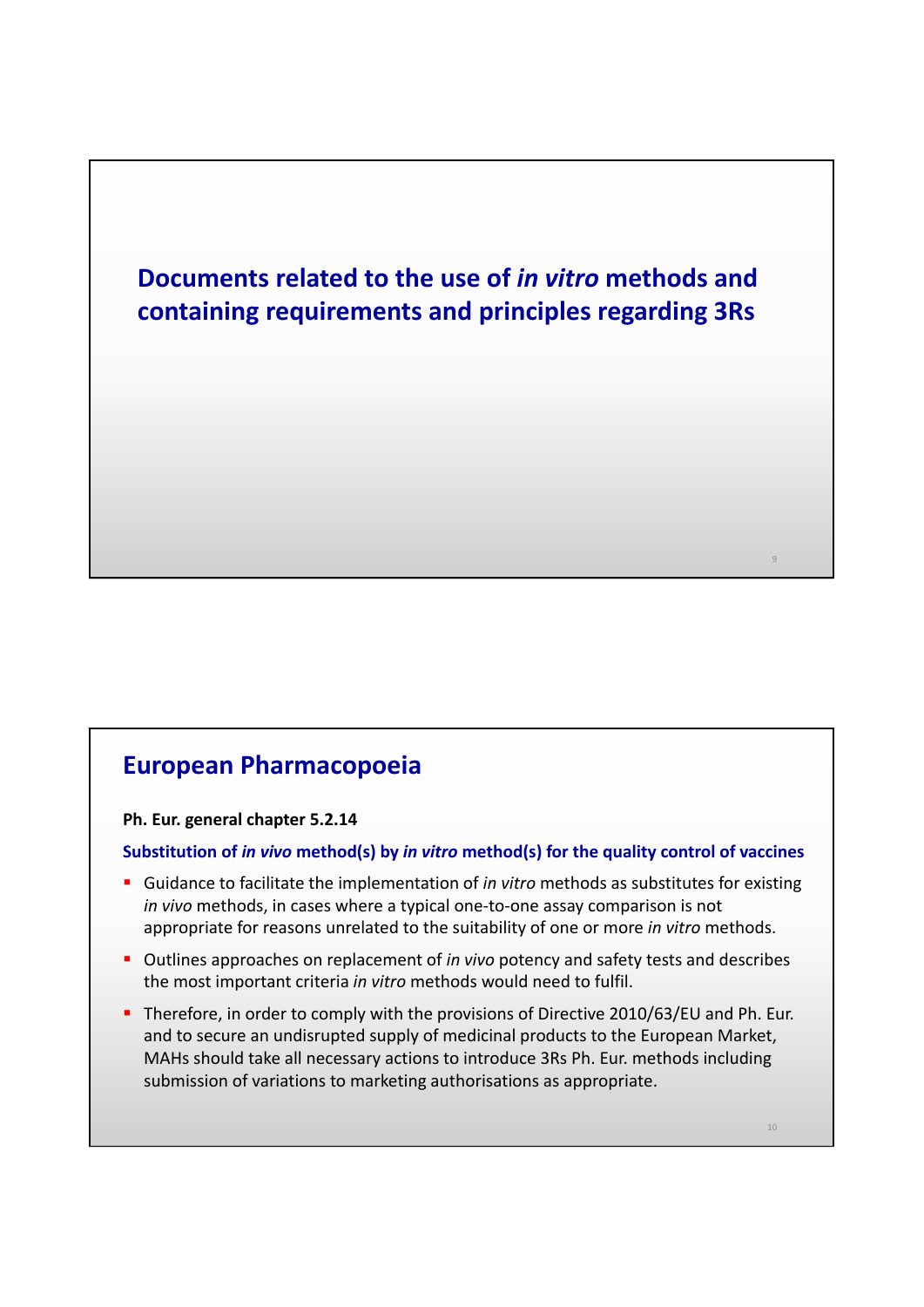# **EMA guidance**

**Reflection paper providing an overview of the current regulatory testing requirements for veterinary medicinal products and opportunities for implementation of the 3Rs**  (EMA/CHMP/CVMP/3Rs/164002/2016)

- **Example:** Different Ph. Eur. monographs for **Clostridia vaccines** are included for which the residual toxicity test in mice is required
- For clostridial vaccines, validation work involving the EDQM to replace the test in mice by a test in cells - ongoing work.
- BSP130: Validation of cell line assays for in-process testing of *Clostridium septicum* vaccine antigens.

# **EMA guidelines**

**Guideline on the principles of regulatory acceptance of 3Rs (replacement, reduction, refinement) testing approaches** (EMA/CHMP/CVMP/JEG-3Rs/450091/2012)

- Describes the process for submission & evaluation of a proposal for regulatory acceptance of 3R testing approaches for use in the development and quality control for human & veterinary products.
- **Presents scientific and technical criteria for validation of 3R testing approaches and** explains the pathways for their regulatory acceptance.
- **Definition of regulatory acceptance of a new 3Rs testing approach.**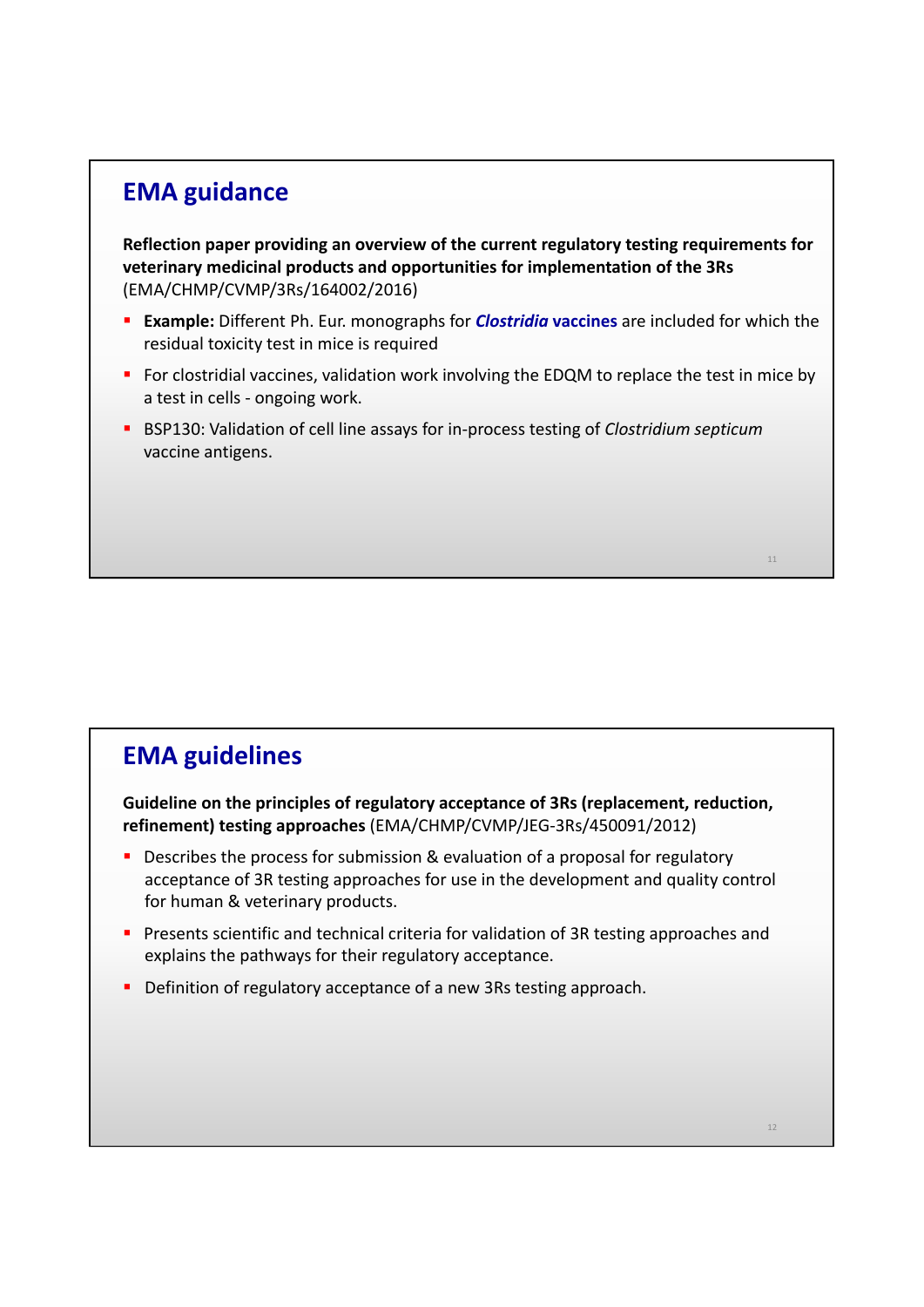## **EMA guidance**

**Guidance for individual laboratories for transfer of quality control methods validated in collaborative trials with a view to implementing 3Rs**  (EMA/CHMP/CVMP/3Rs/94436/2014)

- Applies to regulatory testing used for quality control of medicinal products where animals have been traditionally used.
- Aims to facilitate transfer of quality control methods validated in collaborative trials with a view to implementing the 3Rs – replace, reduce and refine – principles to testing in a product-specific context.
- By implementing methods validated through collaborative studies, various scenarios are possible and summarized.

# **EMA guidance**

- **Recommendation to MAHs, highlighting the need to ensure compliance with 3Rs methods described in the Ph. Eur.** - applicable to all medicinal products regardless of type. (EMA/CHMP/CVMP/JEG-3Rs/252137/2012)
- **Recommendation to MAHs, highlighting recent measures in the veterinary field to promote 3Rs measures described in the Ph. Eur.** - applicable to veterinary vaccines from 01/01/2017. (EMA/CHMP/CVMP/3Rs/336802/2017)
- **Statement of the CVMP position on the ethical use of animals in the testing, development and manufacture of veterinary medicines** (EMA/CVMP/3Rs/506841/2017)

"In conclusion, it is considered incumbent on MAHs to integrate the 3Rs and ethical principles and welfare standards for the treatment of animals in all aspects for the development, manufacture and testing of veterinary medicinal products: from the sourcing of starting materials and active ingredients, through to the studies to generate safety and efficacy data and for any tests used as *in process* and final product controls for batch release of the product."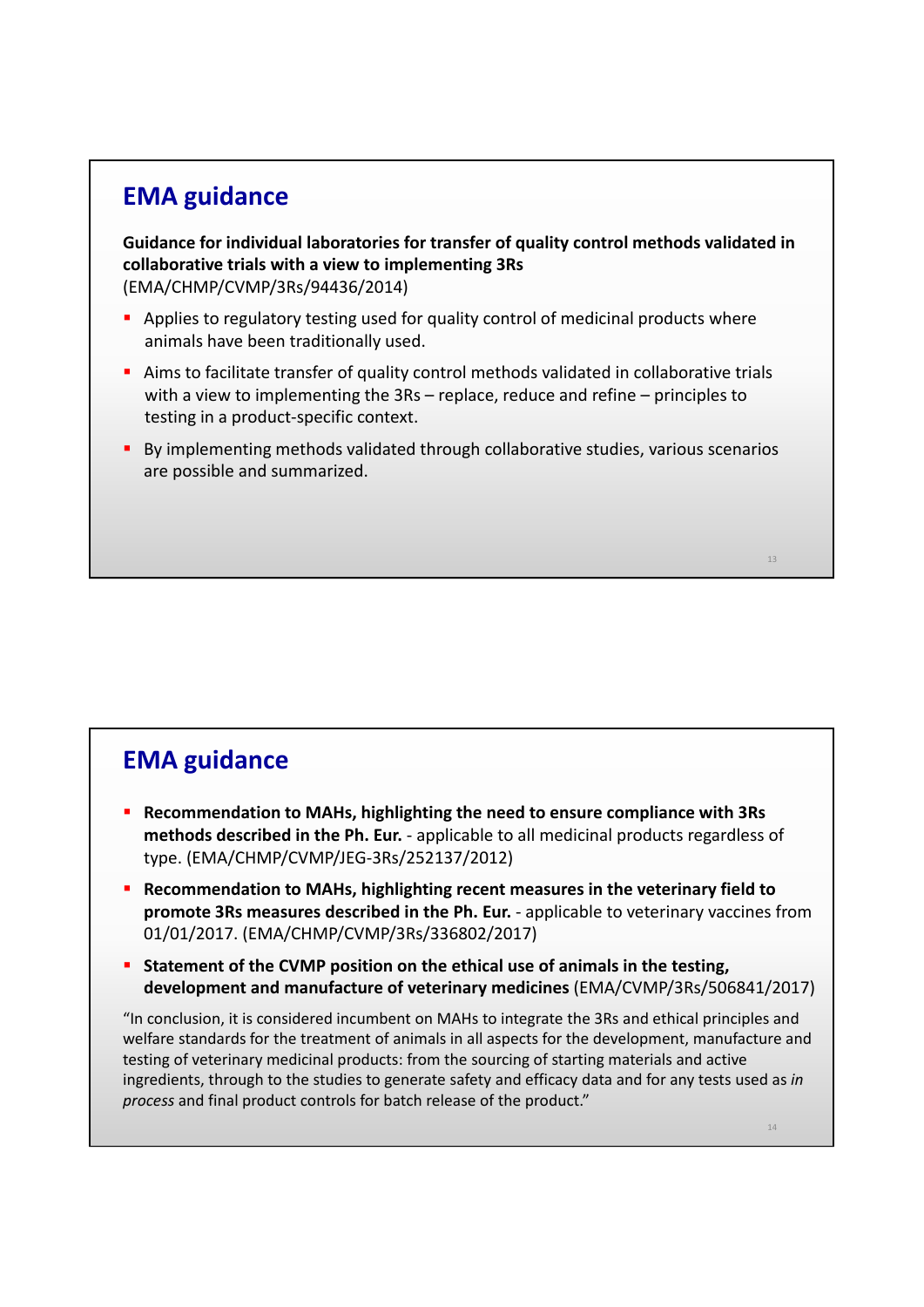# **EU-Regulation 2019/6 Draft Annex 2**

**SECTION IIIb REQUIREMENTS FOR IMMUNOLOGICAL VETERINARY MEDICINAL PRODUCTS**

IIIb.2D. Control tests during the manufacturing process

IIIb.2E. Control tests on the finished product

In accordance with the provisions of Directive 2010/63/EU and the European Convention for the Protection of Vertebrate Animals Used for Experimental and Other Scientific Purposes, tests shall be carried out in such a way as to use the minimum number of animals and to cause the least pain, suffering, distress or lasting harm**. If available, an alternative** *in vitro* **test shall be used when this leads to replacement or reduction of animal use or reduction of suffering.**

**How does is work in practice – view of a competent authority**

16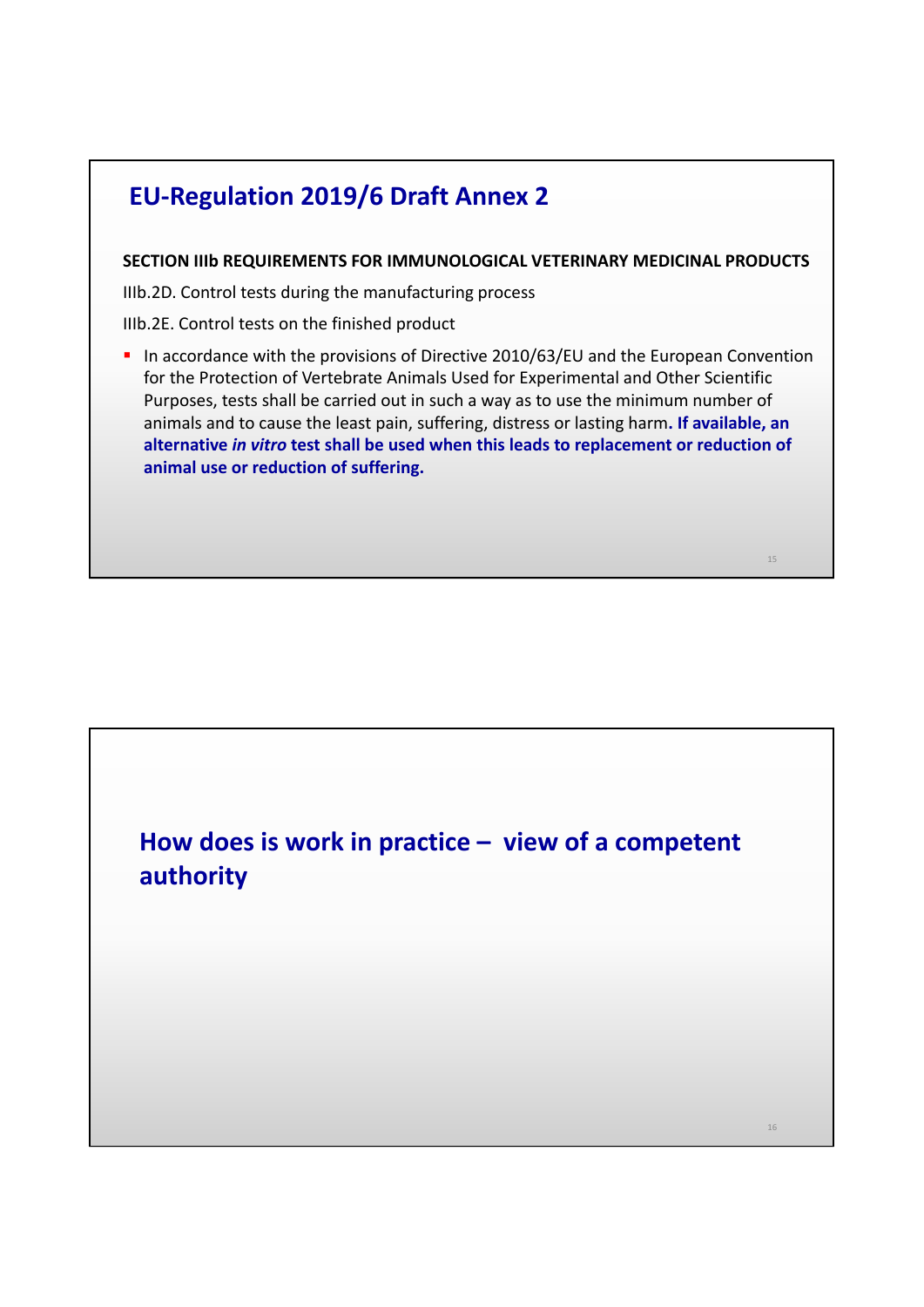### **How does is work in practice – view of a competent authority**

- **New products During marketing authorisation process** Assessment of proposed test methods  $\rightarrow$  check if alternative methods are available  $\rightarrow$ request to applicant to justify not using alternative methods  $\rightarrow$  commitment to establish such a method post-authorisation.
- **Authorised products post marketing authorisation** JEG 3Rs group: Reviewed animal tests included in product release for centrally authorised medicinal products and check compliance with current Ph. Eur. monographs. Recommended updates to release specifications, where appropriate. Letter to concerned MAHs and follow up.
- **Authorised products post marketing authorisation** NCA contact MAHs if new alternative methods are developed and accepted. Recommend replacement of a used *in vivo* method by an alternative method

#### **How does is work in practice – view of a competent authority**

- **Development & validation of alternative methods by MAHs**  Scientific and regulatory advice during the different steps of the establishment of a new method and replacement of the old one (e.g. presentation of interims results, exchange of data).
- **Replacement or change of established methods** Submission of variations according to the variation regulation and guidelines.
	- Procedures to get advice from regulatory authorities on the possible use of new methods as well as procedures for filing variations are in place for authorised products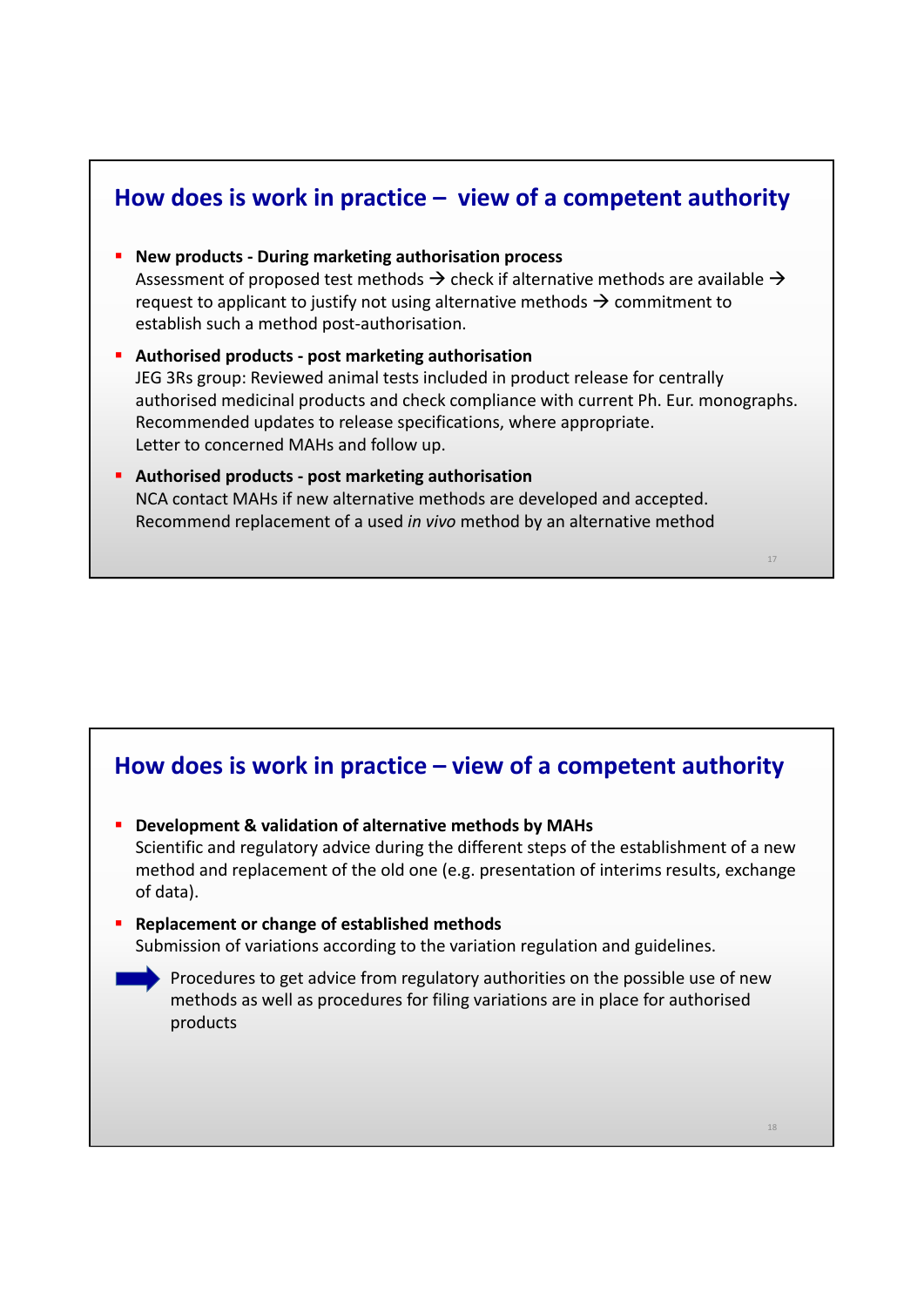## **Examples for implementation of alternative methods**

- Potency test of rabies vaccines change from infection of mice to serological assay.
- *in vitro antigen mass ELISA for a Rotavirus component.*
- AE vaccine: replacement of the hatch of chicks and the development of clinical signs in the animals by an antigen ELISA on the embryos before hatching.
- Replacement of the animal test (in-prozess) for determination of the toxin content in *C. botulinum* Type C cultures before inactivation by botulinum-neurotoxin antigen ELISA.
- Replacement of the hamster challenge test for *Leptospira* vaccines by an antigen quantification.

### *Clostridia* **toxoid vaccines**

- **Publication & implementation of the revised monograph texts.**
- **Promote variations to replace the mouse tests currently in use for in-process quality** control after development and validation of methods for a product.
- *C. septicum* vaccines: suitability of Vero cells shown, however differences can not be excluded, suitability & sensitivity have to be shown.
- *C. perfringens/C. novyi* type B vaccines: Identify suitable toxin- specific cell lines & confirm sensitivity.
- Optimisation of protocol & validation of methods Robustness, repeatability, intermediate precision, acceptance criteria, pass/fail thresholds …
- Correlation studies.

**PEI welcomes the introduction of** *in vitro* **alternatives into monographs & supports implementation of new methods to replace animal tests.**